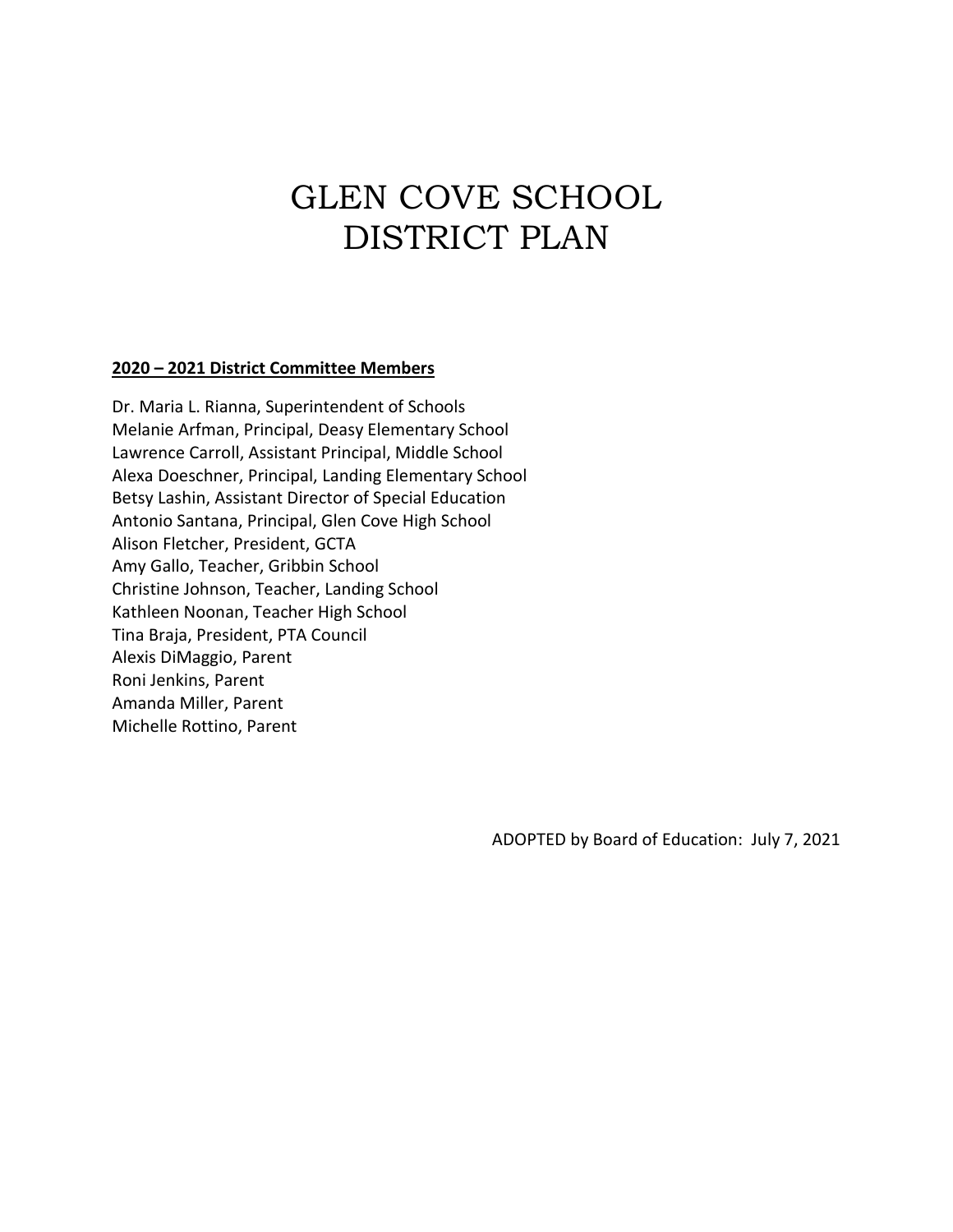#### **INTRODUCTION**

The Glen Cove District continues to work toward the goals envisioned in Commissioner's Regulation 100.11 Participation of parents and teachers in school-based planning and shared decision-making, in order to improve the educational performance of all students in the school, regardless of such factors as socioeconomic status, race, gender, language background or disability.

This plan has been developed and will be reviewed biennially in collaboration with members of the District Steering Committee composed of the Superintendent of Schools, administrators selected by the District's administrative bargaining organization, teachers selected by the teachers' collective bargaining organization and parents selected by the school-related parent organization, who will make a good faith effort to find parent representatives who are not employed by the District. The plan shall be adopted by the Board of Education at a public meeting after consultation with and full participation by the designated representatives and seeking endorsement of the plan from such designated representatives serving on the District Steering Committee.

This plan brings together all those associated with the District – parents, teachers and administrators to better educate the children of Glen Cove. It is hoped that through a process of sharing of ideas the school and all children who attend them will benefit.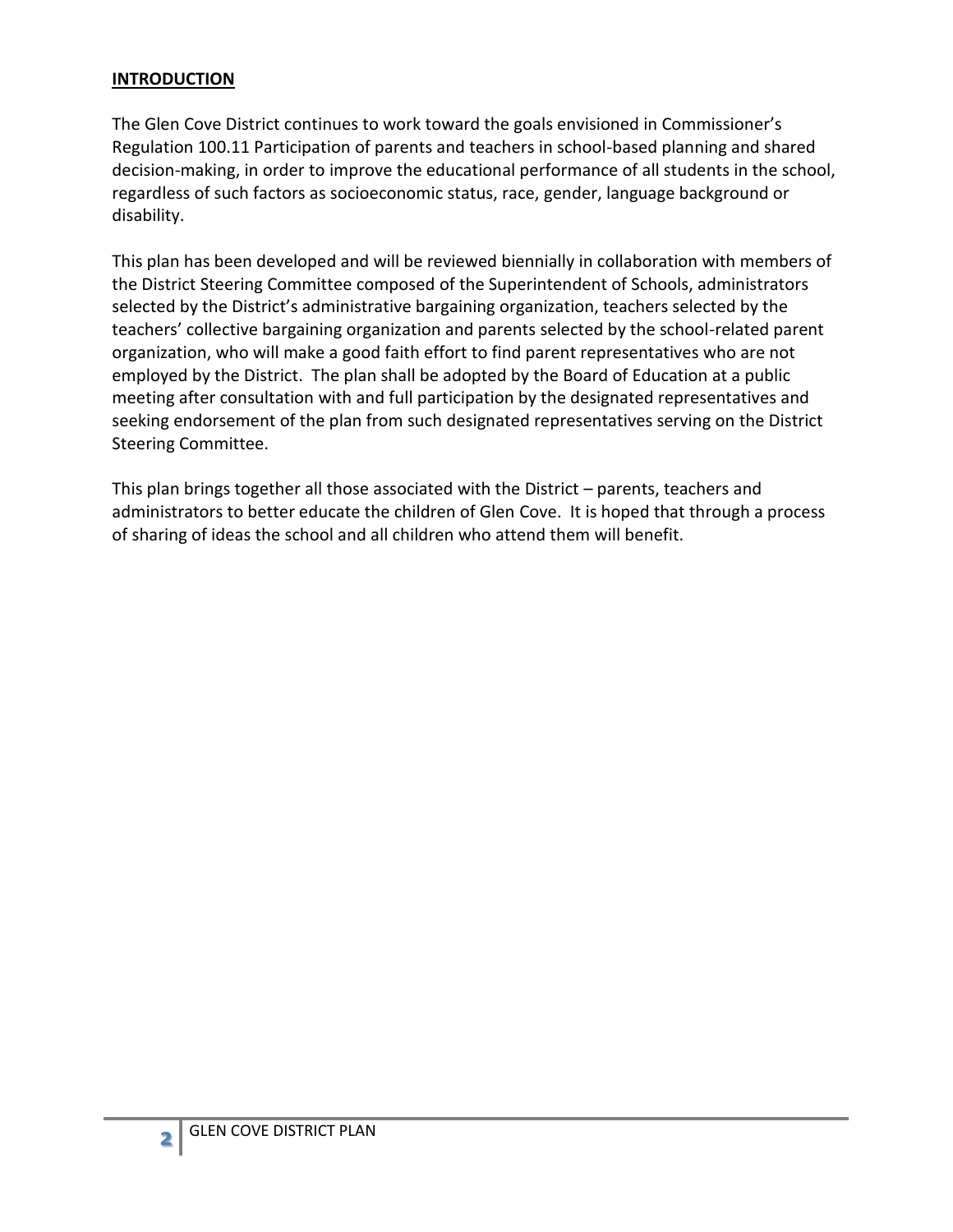#### **DISTRICT PLAN COMMITTEES**

#### **Ground Rules**

Ground rules will assist the school-based shared decision-making committees in governing its discussions and decision-making process.

No Attribution: It must be agreed that each member may speak freely and that his/her statements will not be reported or attributed to any individual.

Consensus: The group shall arrive at decisions through a process of consensus. Consensus is a systematic process used by a group to make decisions which everyone can support. A consensus decision has been reached when one of the following occurs:

- **Exeryone on the committee actively supports**
- Everyone on the committee can live with the decision or
- No one on the team will sabotage the decision

Minutes: should be taken at each meeting as part of the district meeting process.

Quorum: A meeting requires a quorum which shall consist of two-thirds (2/3rds) of the members. The committees may recommend, but not implement, a decision. Committee topics should be within the realm of the education experience and be sensitive to contractual obligations. They should be aware of the effect their decision may have on other schools in addition to its own. Avoid topics that can:

- Affect labor contracts;
- Affects personnel: assignments, evaluations, discipline, etc.

It is incumbent upon the committees to arrive at consensus in a timely manner. It is possible for a committee to decide by consensus that it cannot make a decision or that it cannot make a decision by the deadline. If a committee cannot make a decision for any reason, the first step in the process will be to refer it to the District Committee for a decision. If the District Committee cannot reach consensus, the decision on the building level would be made by the principal; on the district level, the Superintendent of Schools.

It is essential to the success of the District Plan that members make a commitment to consensus decision making. Therefore, the District will provide all District Plan committees consensus material every year within the first 30 days of school; it is the responsibility of each member to review the material.

If ad hoc committees are formed to assist committees specified in this plan, their members must be solicited through their prospective units. Ad hoc committees should not supplant the work of any committee in this plan. Work of an ad hoc committee which is formed to assist a committee defined in this plan must report back to that committee. Ad Hoc committees will be excepted if consensus training proves to be impractical because of time or other constraints.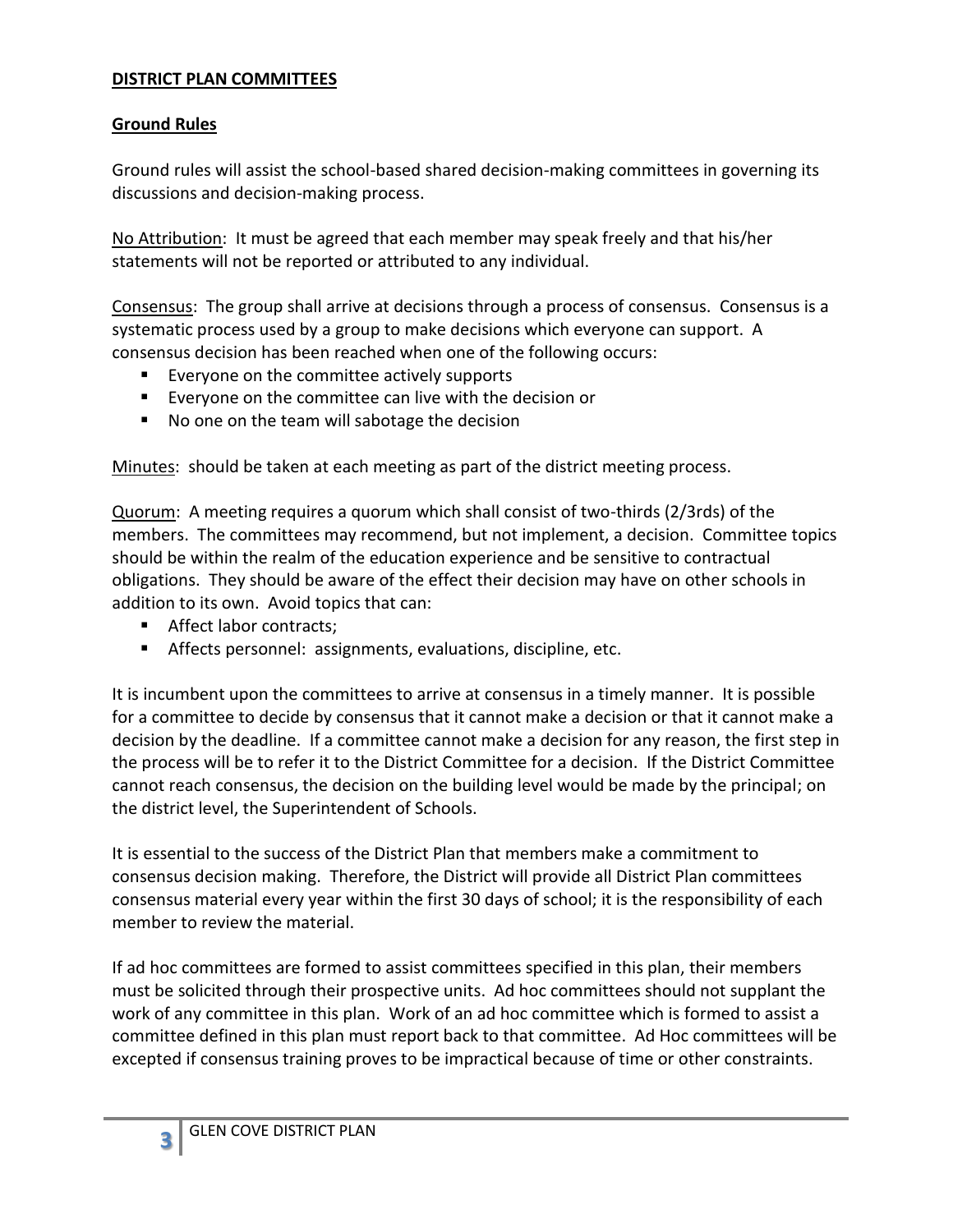#### **THE DISTRICT STEERING COMMITTEE**

- 1. The District Steering Committee is an ongoing committee, the principal functions of which are:
	- a. Assume responsibility to review the plan and submit the plan to the Board of Education for adoption every two years.
	- b. Establish specific annual goals, if the committee so chooses, to be worked on for that year.
	- c. Mediate conflicts within other District committee under the District Plan.
- 2. The members of the District Steering Committee will be:
	- a. The PTA Council President and four (4) parents of children now attending Glen Cove Schools, to be chosen by the PTA Council.\*
	- b. The GCTA President and four (4) teachers.\*
	- c. The Administrators' Association President and any four (4) administrators.\*
	- d. The Superintendent of Schools or designee.

\*To the greatest extent possible, representatives will come from all four school divisions.

- 3. At least two (2) members of each unit and a quorum are necessary to make a recommendation.
- 4. Terms of the members of the District Committee will be two years. However, members may service for more than one term.
- 5. The role of facilitator, minute takers, et al, shall be shared amongst all members.
- 6. Meetings will be scheduled through consensus as needed with no less than three (3) per year. Meetings will be scheduled to maximize participation by committee members. It is suggested that meetings be held at the beginning, middle and end of the school year. A meeting may be cancelled by the facilitators, if no agenda items are in place within one week of the meeting. Cancelled meetings should be rescheduled with a reasonable time period. Suggested time of the meetings is one hour.
- 7. The District Steering Committee is empowered to invite experts in a specific field and/or representatives from other areas in the school district, as appropriate.

**4**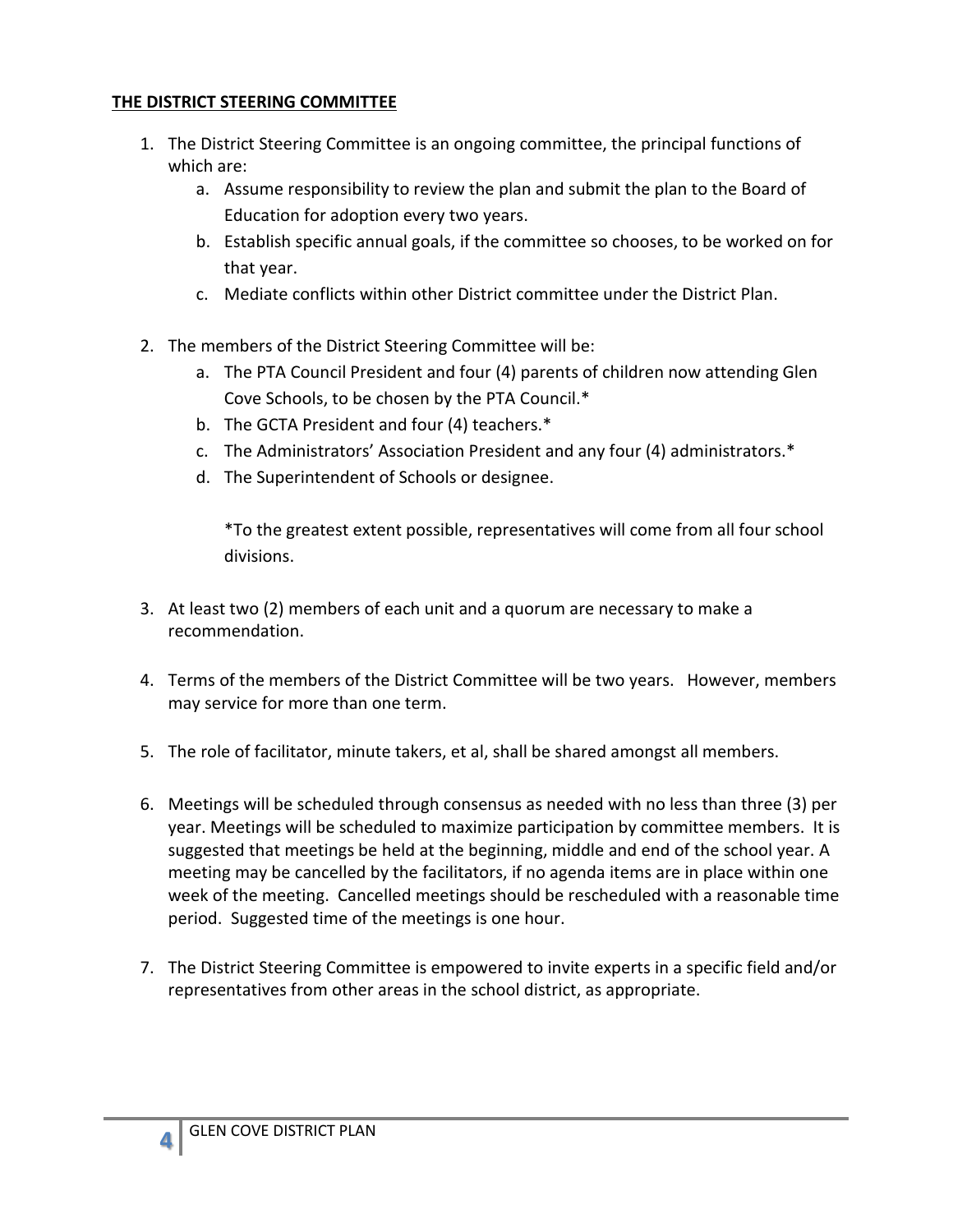#### **DISTRICTWIDE CURRICULUM COMMITTEE**

#### **Educational Issues Subject to Shared Decision Making**

The Districtwide Curriculum Committee is an ongoing committee, charged with reviewing, evaluating and recommending changes to curriculum and textbooks.

#### **Involvement of All Parties**

The Districtwide Curriculum Committee is composed of ten (10) people consisting of the Superintendent of Schools or his/her designee, plus one representative from each level (elementary, middle and high) from each of the following groups: parents, teachers and administrators. Members are appointed by and serve at the discretion of their association. Terms for members of the Districtwide Curriculum Committee will be two years, but a committee member may serve more than one term. The Committee will meet as needed with a minimum of four meetings per year.

If needed, the Districtwide Curriculum Committee will work with ad hoc committees to recommend changes. The Districtwide Curriculum Committee is empowered to invite experts in a specific field to meet with the committee.

Minutes will be taken at each meeting and provided to the Board of Education by the Superintendent. In May and/or June, the Districtwide Curriculum Committee will present an annual report on the previous year's activities to the Board of Education.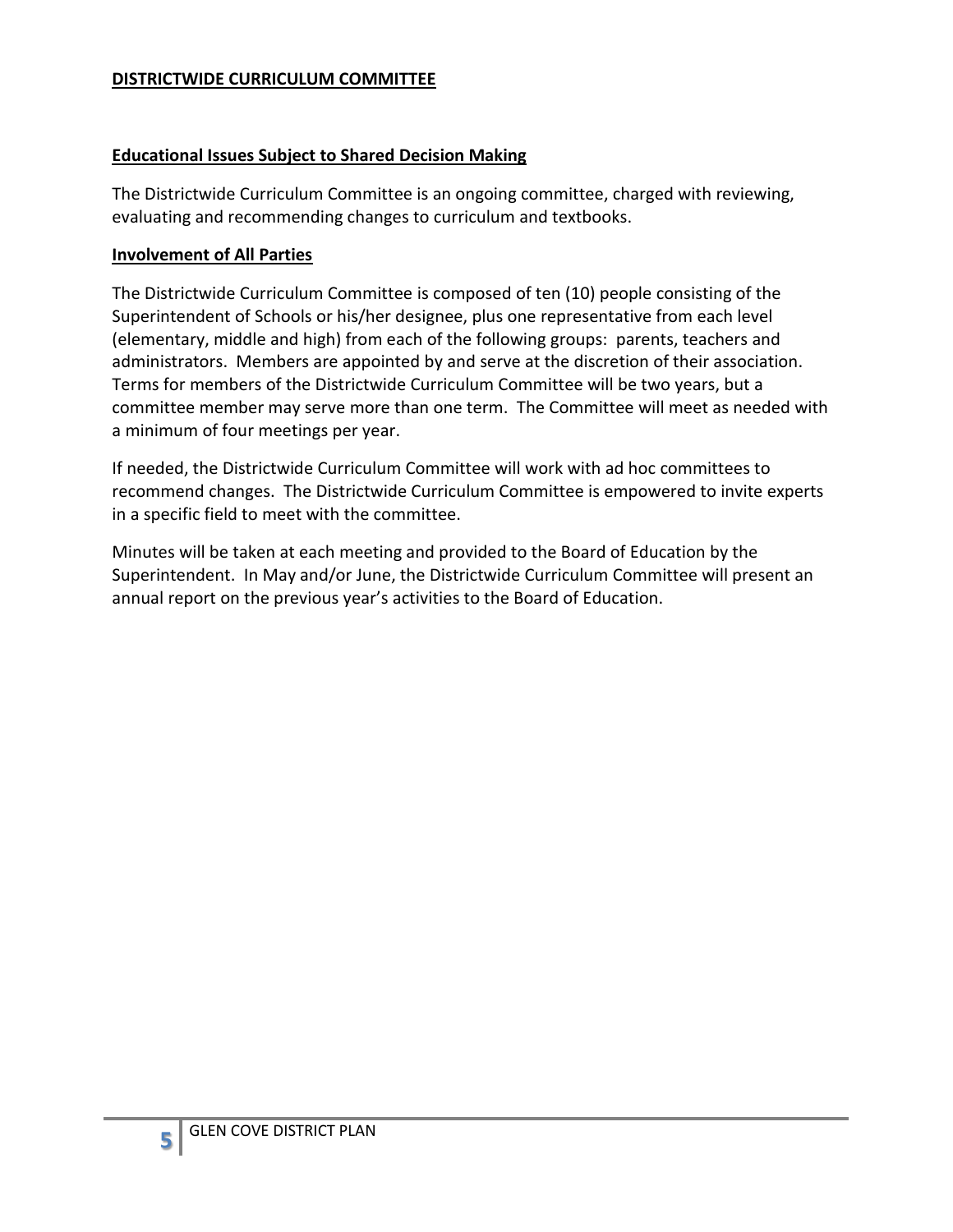#### **SCHOOL SITE BASED COMMITTEES**

#### **Involvement of All Parties**

The purpose of the site based committees is to involve administrators, teachers, parents and students in the school's shared decision making process in order to improve the total educational experience and support the District Goals. Each committee may discuss all topics that are relevant to its school. In addition, each committee will make decisions on any matter that the Board of Education legally empowers it to act upon and that is not governed by State Education law, Commissioner's Regulations or contractual agreement.

Members will be expected to attend meetings at least once a month and attend consensus training. Meeting times and days will be decided by consensus. Every effort should be made to plan meetings that will encourage parents to attend.

Each site based committee will choose, by consensus, a facilitator and a secretary to serve on a rotational basis. Each site based committee will submit and have its minutes posted on the District website. If the need arises, the District Committee will be available to each site based committee.

#### **Makeup of the Site Based Committees**

Each site based committee is composed of administrators, teachers, parents and students of the site appointed by and serving at the discretion of their association, according to the following:

- **High School** (up to 15 members with an equal number of parents/faculty) and **Middle School** (up to 11 members with an equal number of parents/faculty):
	- o One Principal
	- o Two other administrators (e.g. assistant principal, coordinator, director)
	- o Four faculty members representing a cross-section of staff
	- o Four parents representing a cross-section of the students
	- o **High School –** Four students selected by the student government
- **Elementary Schools K-2 and 3-5** (up to nine [9] members each with an equal number of parents/faculty):
	- o One principal
	- o Four Faculty members representing a cross-section of the staff
	- o Four parents representing a cross-section of the students

Terms for members of each committee will be two (2) years, but a committee member may serve more than one (1) term. High School student members will serve one (1) year term, but may serve more than one (1) term.

Each site based committee is empowered to invite experts in a specific field and/or representatives from other areas in the school district, as appropriate, to meet with its members.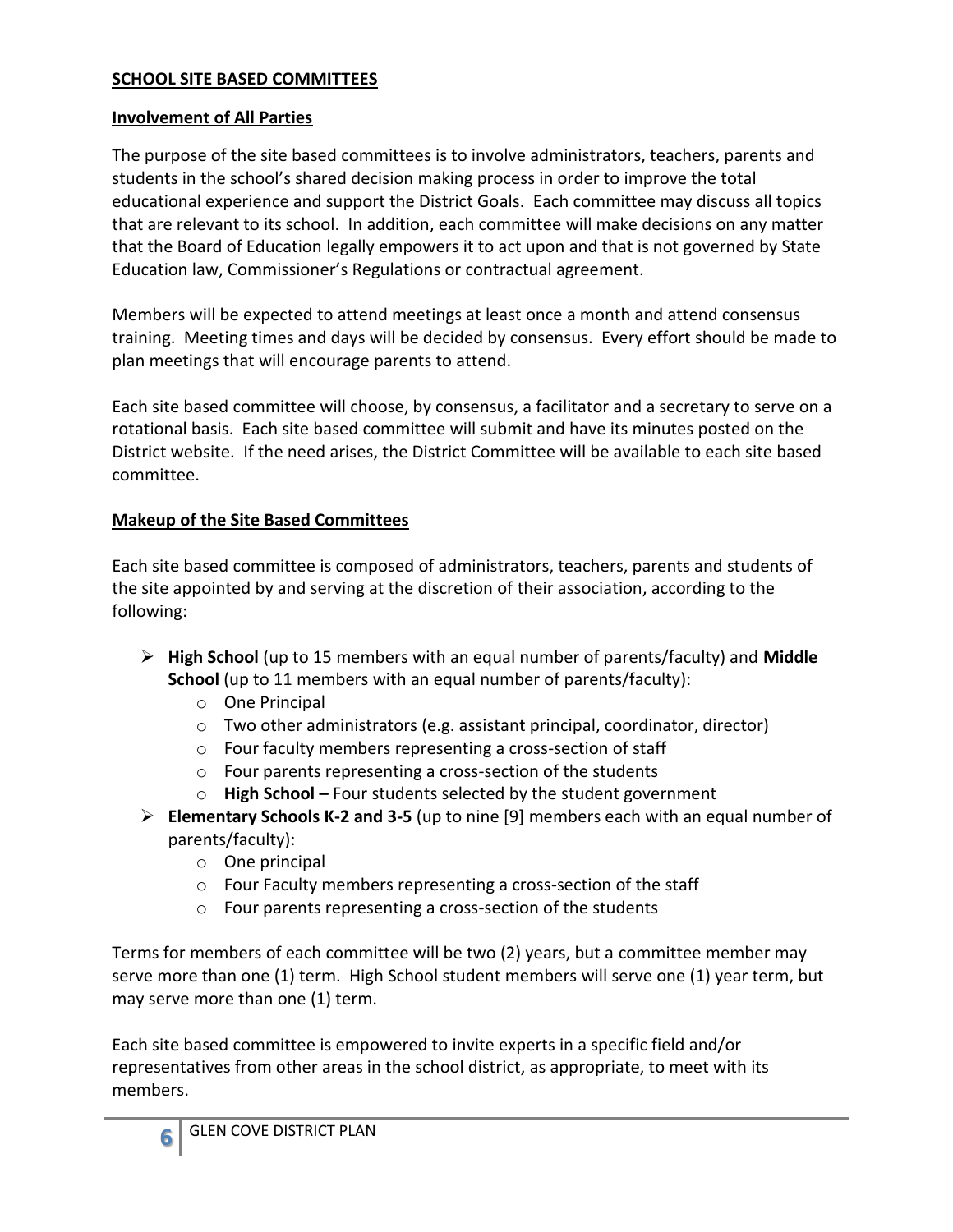#### **SCREENING COMMITTEES' PROCESS**

#### **Purpose**

The purpose of the Screening Committees is to provide an opportunity for teacher and parent input into the hiring process for teachers, supervisors and administrators. It should be noted that filling the position of Superintendent of Schools is the prerogative of the Board of Education and is exempt from this process. **The hiring process outlined below will be piloted for the 2021 – 2022 school year. Members of each hiring committee will be sent a follow-up survey to provide feedback to the District Committee. The District Committee will review the surveys to determine if any revisions are to be made to the process.**

#### **Involvement of All Parties**

A Screening Committee will be composed of the following:

- $\circ$  Up to two (2) teachers who are designated by the GCTA;
- $\circ$  Up to two (2) parents as designated by the PTA Council;
- $\circ$  Up to two (2) administrators/supervisors as designated by the GCEAA;
- o Up to two (2) representatives from other bargaining units may be included, as appropriate.

#### **Process for the Hiring of Full Time Teachers**

In accordance with NYSED, all screening committees are advisory in nature and confidential. Additionally, committee members must make known any relationship or prior knowledge of any candidates brought before the committee (see Appendix D).

#### **1. Formation of Screening Committee:**

- a. Superintendent/Designee will contact the Presidents of the GCEAA and GCTA with at least ten school days' notice, whenever possible, in order to request Screening Committee members. PTA Council will be contacted and, as a result of surveying parents periodically, provide the district with an ongoing list of members interested in being part of the screening committees.
- b. Superintendent/Designee will designate a school administrator to serve as the Chairperson of the Screening Committee.

#### **2. Screening Committee Set-Up:**

- a. The Chairperson will schedule the initial meeting of the Screening Committee in conjunction with the members.
- b. There will be a planning session prior to interviewing candidates; scheduling, orientation and resumes will be the focus. Each committee member will be provided with the cover letters and resumes for each of the candidates being interviewed.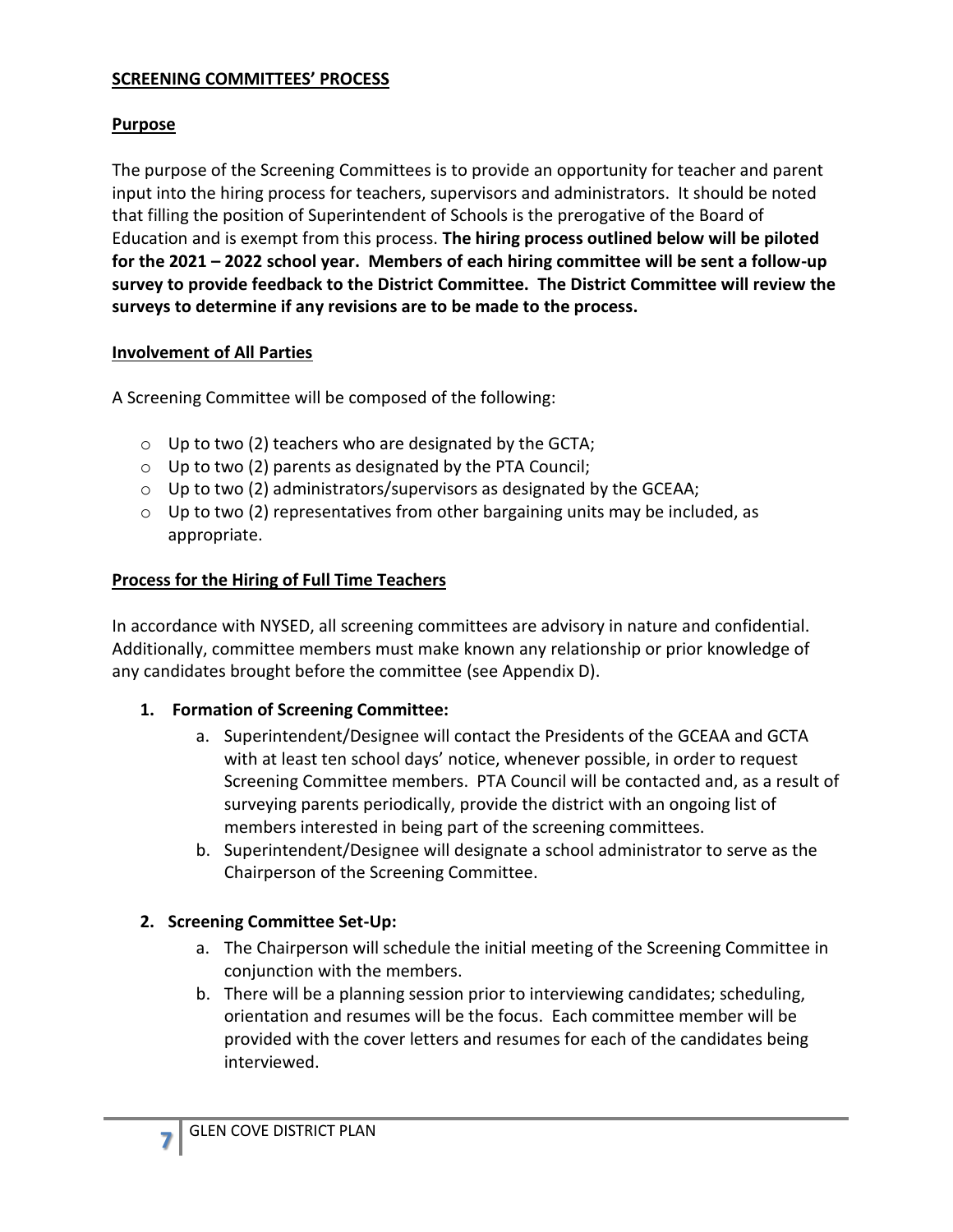- c. During that planning session, the committee will develop and review a list of questions, based on the job description, which is approved by the entire committee and agreed to by consensus.
- d. The Screening Committee will set criteria and select and/or create questions collaboratively by which candidates will be evaluated. The Screening Committee will interview all of the available candidates.
- e. Screening Committee meetings will be held outside of the school day in order to avoid interference with the educational process of our students.

## **3. Screening Committee Operation:**

- a. Whenever possible, Superintendent/Designee will provide the Screening Committee with at least ten qualified candidates for the position. It should be understood that the pool of candidates may be severely limited based upon the nature of the position, the time that the position is being filled and the limitations to fill a position on a timely basis. Therefore, the above guidelines must be applied in a flexible manner so as not to interfere with the timely recruitment of qualified candidates.
- b. Each member of the Screening Committee will complete a Candidate Review Form (see attached Appendix B) during the candidate's interview which will be submitted to the Superintendent/Designee and made available for review by Central Office Administration. Should the BOE request to see the documents, the names of the committee members will be removed.
- c. At the end of the interview process for all candidates, the Screening Committee will review their individual notes and complete, as a committee, a listing of all candidates reviewed with specific strengths and weaknesses documented for each candidate (see attached Appendix A). This should be the rationale for ranking of all candidates.
- d. Personal notes made by committee members during the interview process shall be destroyed, not collected, at the conclusion of the process. The discussions, interview questions and conversations of the Screening Committee are to be kept confidential.
- e. A subgroup of selected candidates will be called back to perform a demonstration lesson unless time does not permit. Teacher and administrator/supervisor members of the Screening Committee will observe the demonstration lesson. Every effort will be made to ensure that at least one member from these units that participated on the committee be present at this demonstration lesson if a time cannot accommodate all teacher/administration members.
- f. The Screening Committee will determine by consensus the final ranking of those candidates who will be recommended to the Superintendent of Schools (see Appendix A) to move forward. For confidentiality purposes, Appendix A will be kept in the Office of Human Resources and if any questions should arise, it can be viewed but not copied or emailed.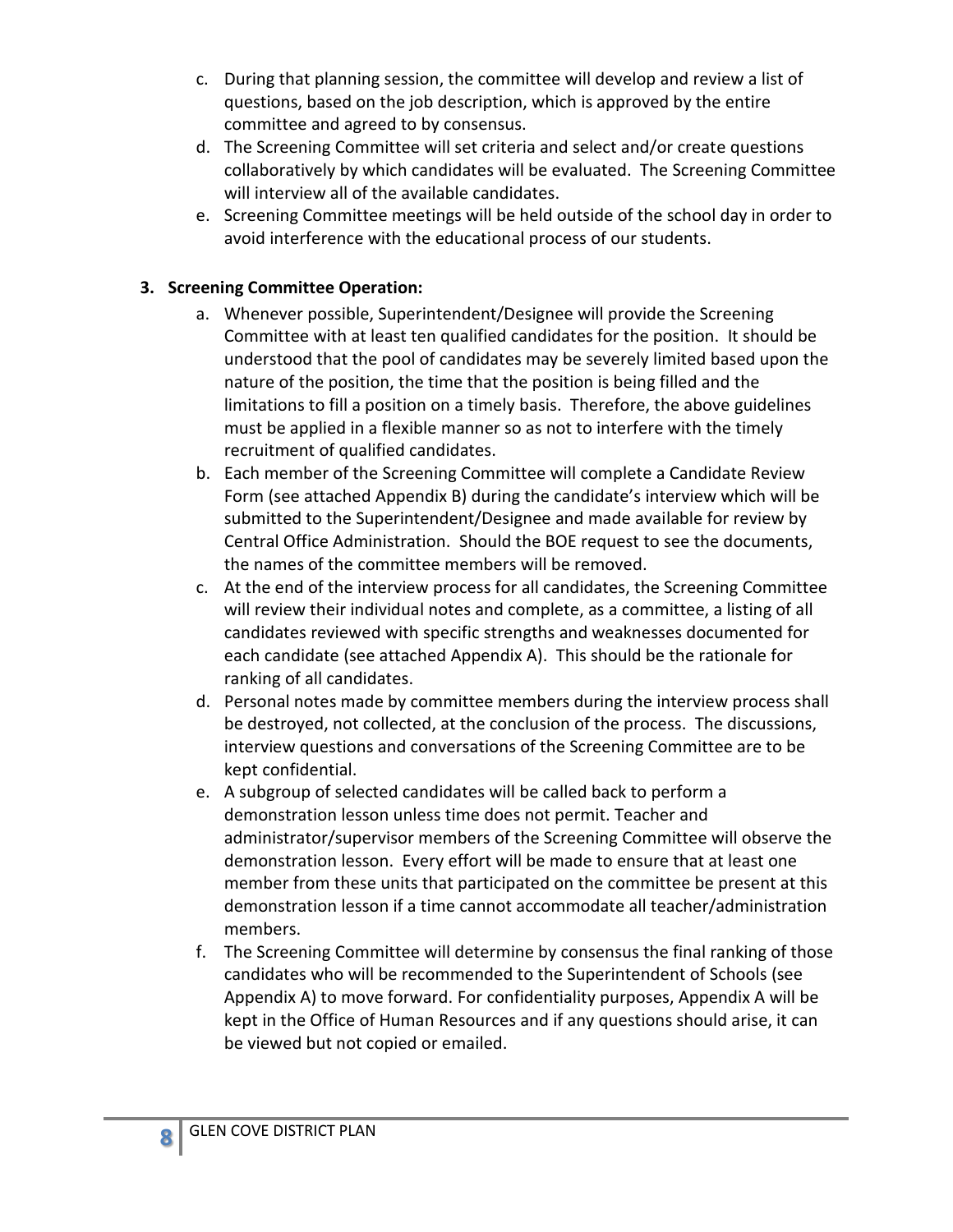- g. These recommendations will be in rank order; however the Superintendent is not obligated to make a final recommendation in accordance with the committee's rank order of candidates.
- h. If the committee cannot put forward more than one candidate, it will notify the Superintendent and seek guidance. Should they choose to not put any candidates forward, the search will be extended.
- i. If the committee cannot identify finalists, or the finalists are deemed not acceptable by the Superintendent or the Board of Education, then the committee will reconvene with a new pool of candidates. The same committee members would reconvene to interview additional or new candidates for the same position*,* which were chosen from the same pool of candidates resulting from that specific posting, unless the member is unable to serve.
- j. It is the prerogative of the Superintendent of Schools to reject all candidates. If the Superintendent rejects all candidates, the screening process would then be carried out again with a new pool of candidates. In the event of such a decision, the committee may request the rational. The same committee members would reconvene to interview additional or new candidates for the same position, which were chosen from the same pool of candidates resulting from that specific posting, unless the member is unable to serve.
- k. References of candidates will be checked by Superintendent/Designee in collaboration with the administrator chairing the committee, using the appropriate forms. General information regarding references will be shared with committee members, if requested.
- l. The Superintendent of Schools/Designee will interview all available recommended candidates. It will be the Superintendent's prerogative to recommend candidate(s) to the Board of Education for appointment or for the Board to meet the candidates, and/or interview candidates.
- m. Prior to BOE approval of any candidates, no feedback will be shared with the hiring committee.
- n. The Board of Education will not meet or communicate with candidates prior to them being screened by this committee and being recommended by the Superintendent.
- o. It should be understood that the Superintendent of Schools is accountable for all personnel decisions, and so along with that accountability he/she should also have the responsibility for making recommendations to the Board of Education.
- p. When the Board of Education takes action on the Superintendent's recommendation, the committee will be notified in writing of such action by Superintendent/Designee via the Feedback Form (Appendix C)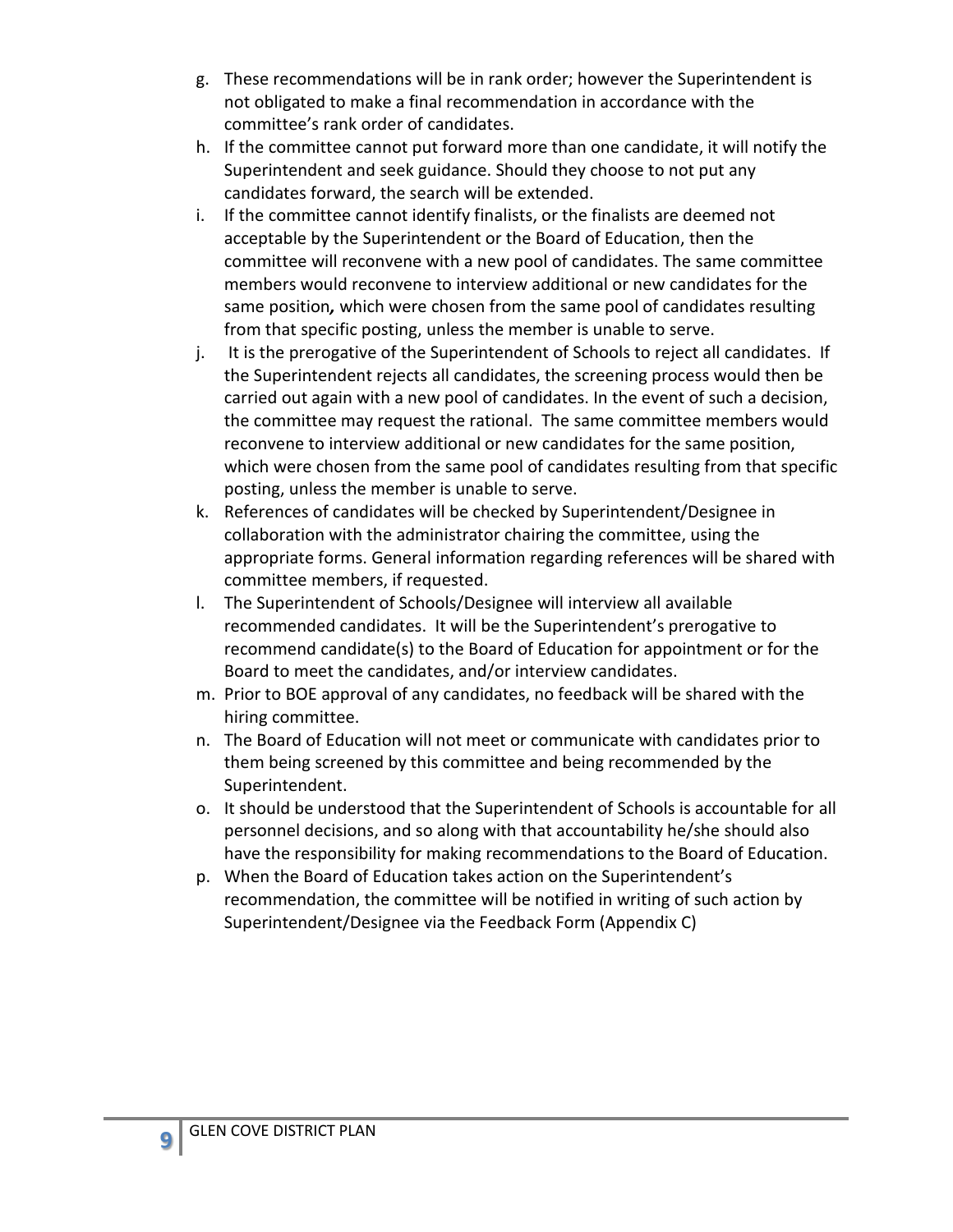#### **Process for Hiring Central and Middle level Administrators**

In accordance with NYSED, all screening committees are advisory in nature and confidential. Additionally, committee members must make known any relationship or prior knowledge of any candidates brought before the committee (see Appendix D). **The hiring process outlined below will be piloted for the 2021 – 2022 school year. Members of each hiring committee will be sent a follow-up survey to provide feedback to the District Committee. The District Committee will review the surveys to determine if any revisions are to be made to the process**

# **1. Central Office Pre-Screening of Applicants**

- a. The Superintendent/Designee will review resumes and pre-screen selected applicants along with the appropriate administrative staff.
- b. The Superintendent/Designee will provide the Screening Committee with at least eight (8) qualified candidates for the position, whenever possible. It should be understood that the pool of candidates may be severely limited based upon the nature of the position, the time that the position is being filled and the limitations to fill a position on a timely basis. Therefore, the above guidelines must be applied in a flexible manner so as not to interfere with the timely recruitment of qualified candidates.

# **2. Formation of Screening Committee:**

- a. Superintendent/Designee will designate a school administrator to serve as the Chairperson of the Screening Committee.
- b. Superintendent/Designee will contact the Presidents of the GCEAA, GCTA and PTA Council with at least ten school days' notice, whenever possible, in order to request Screening Committee members.

# **3. Screening Committee Set-Up:**

- a. The Chairperson will schedule the initial meeting of the Screening Committee in conjunction with the members.
- b. There will be a planning session prior to interviewing candidates; scheduling, orientation and resumes will be the focus. Each committee member will be provided with the cover letters and resumes for each of the candidates being interviewed.
- c. During that planning session, the committee will develop and review a list of questions, based on the job description, which is approved by the entire committee and agreed to by consensus.
- d. The Screening Committee will set criteria and select and/or create questions collaboratively by which candidates will be evaluated. The Screening Committee will interview all of the available candidates.
- e. Screening Committee meetings will be held outside of the school day in order to avoid interference with the educational process of our students.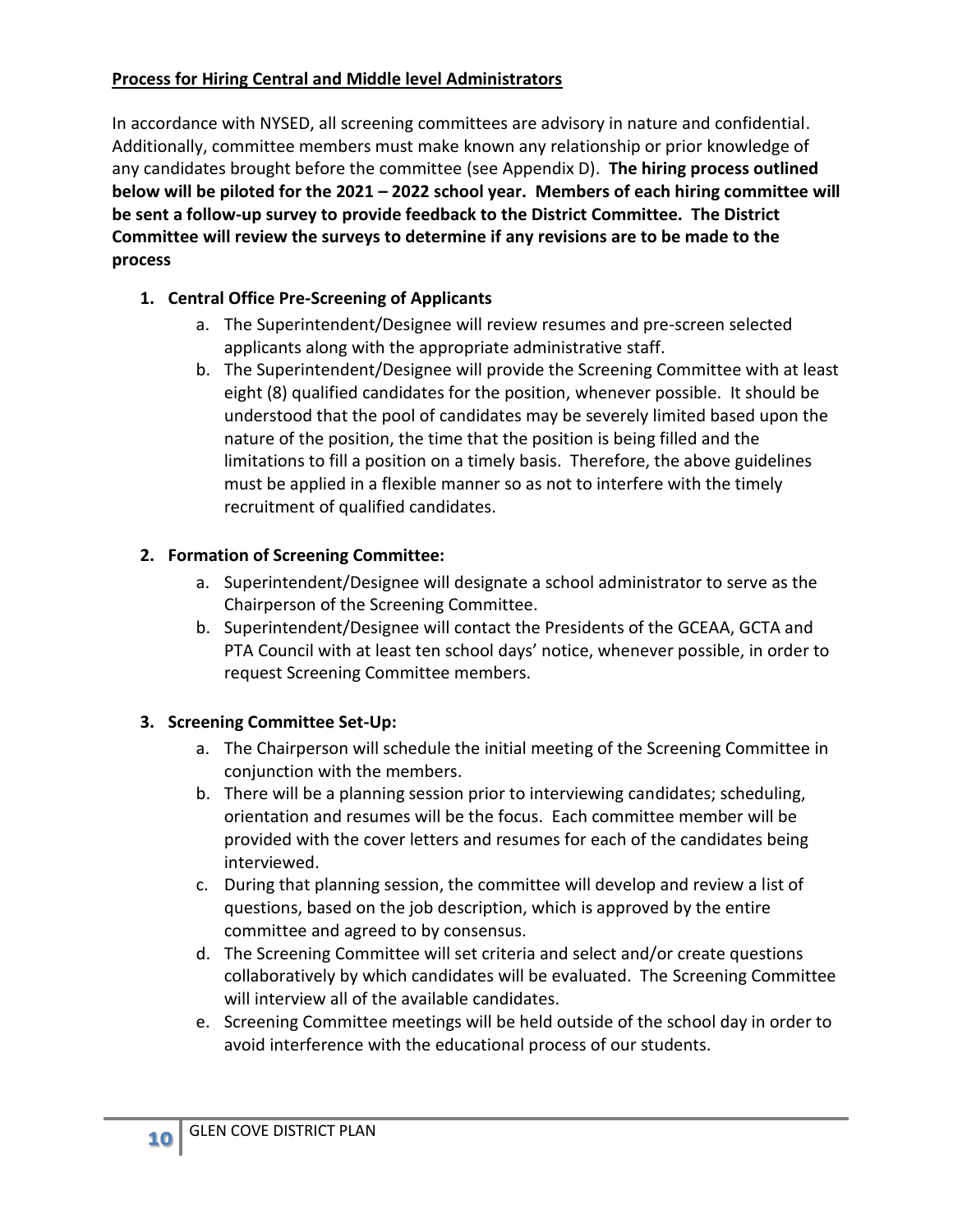#### **4. Screening Committee Operation:**

- a. Each member of the Screening Committee will complete a Candidate Review Form (see attached Appendix B) during the candidate's interview which will be submitted to the Superintendent/Designee and made available for review by Central Office Administration. Should the BOE request to see the documents, the names of the committee members will be removed.
- b. At the end of the interview process for all candidates, the Screening Committee will review their individual notes and complete, as a committee, a listing of all candidates reviewed with specific strengths and weaknesses documented for each candidate (see attached Appendix A). This should be the rationale for ranking of all candidates.
- c. Personal notes made by committee members during the interview process shall be destroyed, not collected, at the conclusion of the process. The discussions, interview questions and conversations of the Screening Committee are to be kept confidential.
- d. The Screening Committee will determine by consensus the final ranking of those candidates who will be recommended to the Superintendent of Schools (see Appendix A) to move forward. For confidentiality purposes, Appendix A will be kept in the Office of Human Resources and if any questions should arise, it can be viewed but not copied or emailed.
- e. These recommendations will be in rank order; however the Superintendent is not obligated to make a final recommendation in accordance with the committee's rank order of candidates.
- f. If the committee cannot put forward more than one candidate, it will notify the Superintendent and seek guidance. Should they choose to not put any candidates forward, the search will be extended.
- g. If the committee cannot identify finalists, or the finalists are deemed not acceptable by the Superintendent or the Board of Education, then the committee will reconvene with a new pool of candidates. The same committee members would reconvene to interview additional or new candidates for the same position*,* which were chosen from the same pool of candidates resulting from that specific posting, unless the member is unable to serve.

# **5. Central Office Interview Procedure**

- a. The Superintendent/Designee will review the Screening Committee Rankings/Recommendations form (Appendix A) returned by the committee with the Chairperson of the Screening Committee, GCTA President/Designee and PTA Council President/Designee who served on the committee in order to determine which candidates will return for the next round of interviews.
- b. The Superintendent/Designee will interview the selected candidates along with two (2) administrators, two (2) union representatives and two (2) parent representatives who served on the original screening committee.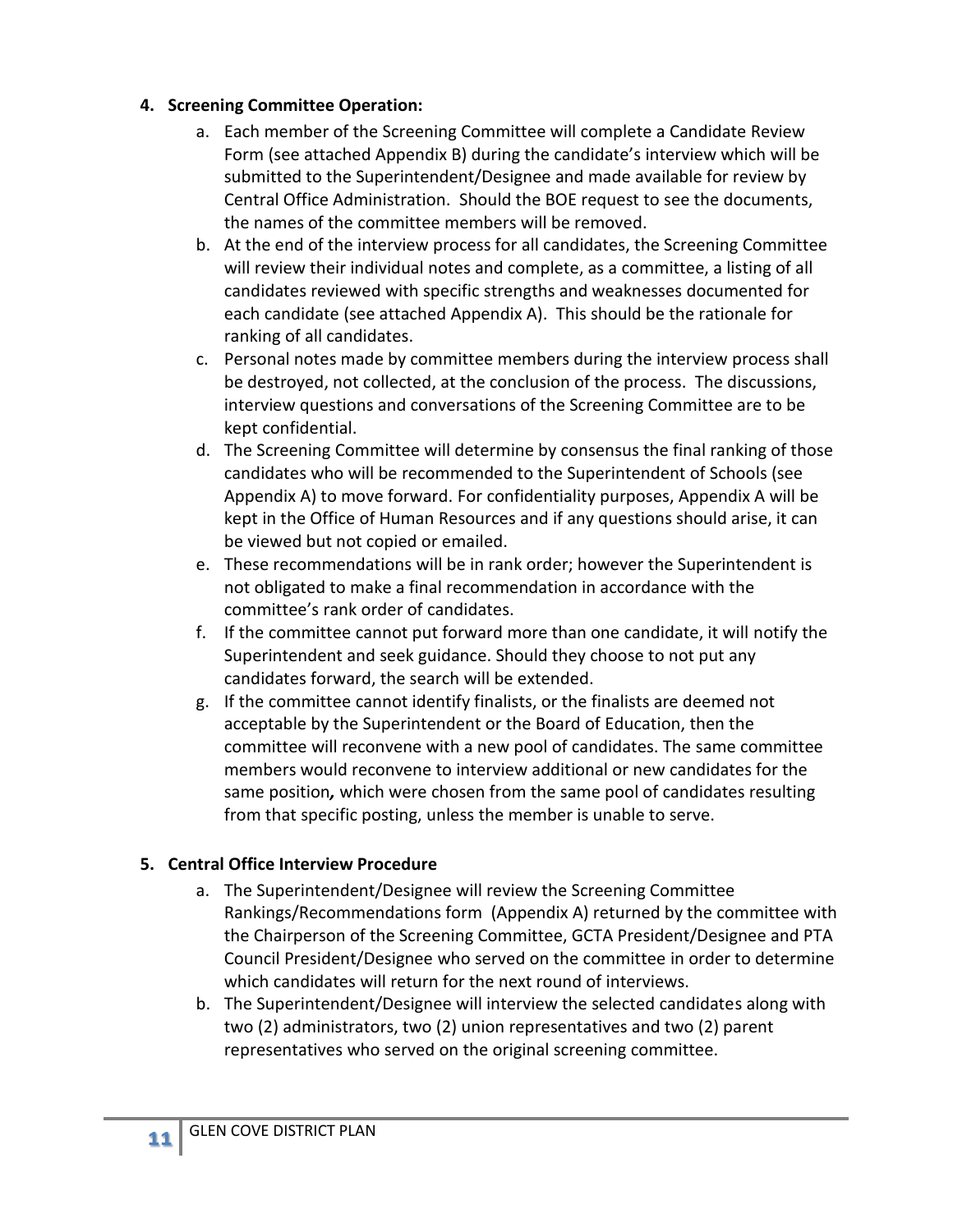- c. It is the prerogative of the Superintendent of Schools to reject all candidates. If the Superintendent rejects all candidates, the screening process would then be carried out again with a new pool of candidates. In the event of such a decision, the committee may request the rational. The same committee members would reconvene to interview additional or new candidates for the same position, which were chosen from the same pool of candidates resulting from that specific posting, unless the member is unable to serve.
- d. References of candidates will be checked by Superintendent/Designee in collaboration with the administrator chairing the committee using the appropriate forms. General information regarding references will be shared with committee members, if requested.
- e. The Board of Education will not meet or communicate with candidates prior to them being screened by this committee and being recommended by the Superintendent.
- f. Prior to BOE approval, of any candidates, no feedback will be shared with the committee.
- g. It should be understood that the Superintendent of Schools is accountable for all personnel decisions, and so along with that accountability he/she should also have the responsibility for making recommendations to the Board of Education.
- h. When the Board of Education takes action on the Superintendent's recommendation, the committee will be notified in writing of such action by Superintendent/Designee via the Feedback Form (Appendix C).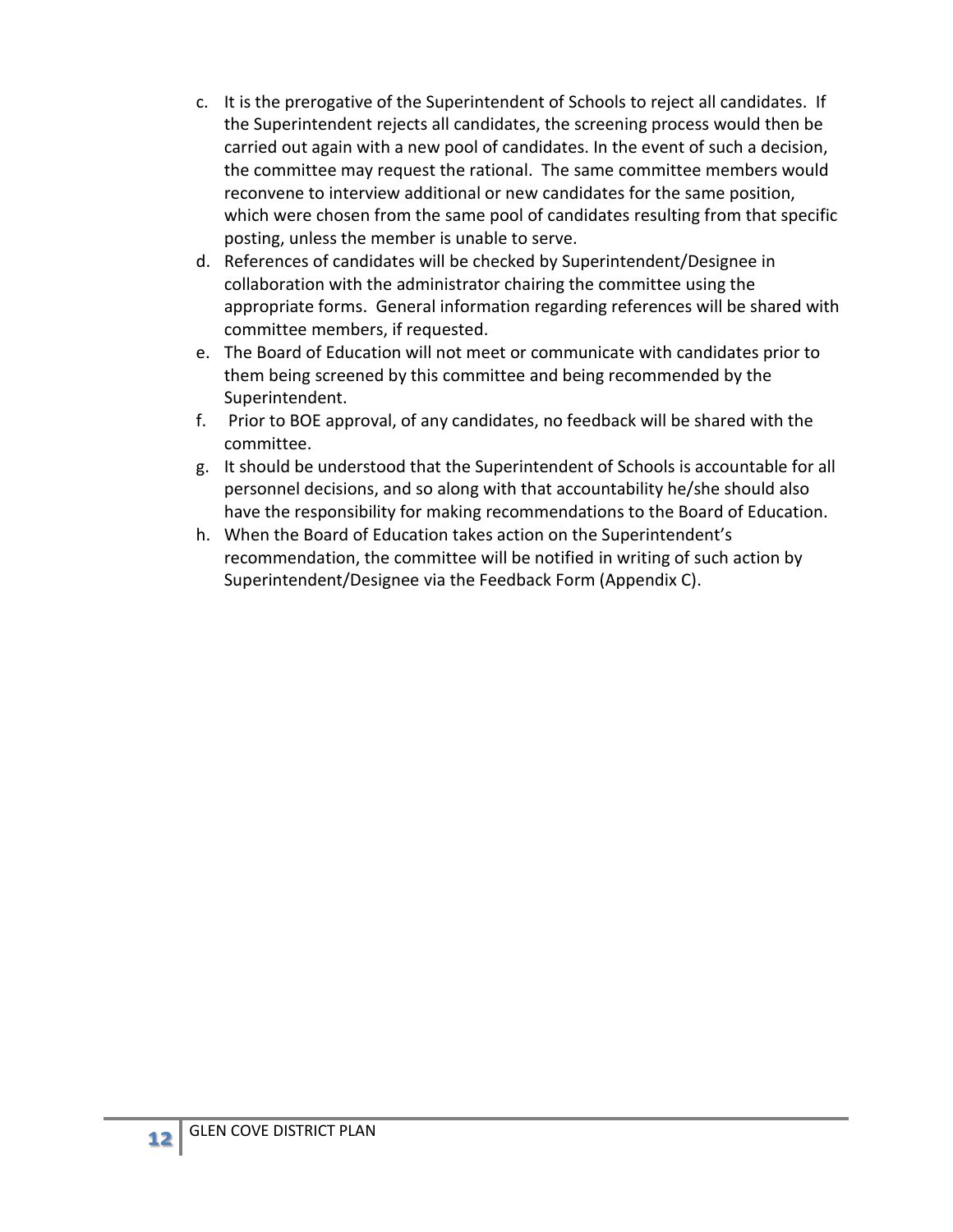# **GLEN COVE CITY SCHOOL DISTRICT Screening Committee Rankings/Recommendations**

**POSITION:** \_\_\_\_\_\_\_\_\_\_\_\_\_\_\_\_\_\_\_\_\_\_\_\_\_\_\_\_\_\_\_\_\_\_\_\_\_\_\_\_\_\_\_\_\_\_\_\_\_\_\_\_\_\_\_\_\_\_\_\_\_\_\_\_\_\_\_\_\_\_\_\_\_\_ **SCHOOL (S):** \_\_\_\_\_\_\_\_\_\_\_\_\_\_\_\_\_\_\_\_\_\_\_\_\_\_\_\_\_\_\_\_\_\_\_\_\_\_\_\_\_\_\_\_\_\_\_\_\_\_\_\_\_\_\_\_\_\_\_\_\_\_\_\_\_\_\_\_\_\_\_\_

**DATE (S) OF INTERVIEWS:** \_\_\_\_\_\_\_\_\_\_\_\_\_\_\_\_\_\_\_\_\_\_\_\_\_\_\_\_\_\_\_\_\_\_\_\_\_\_\_\_\_\_\_\_\_\_\_\_\_\_\_\_\_\_\_\_\_\_\_\_\_

The committee has completed the interviews for the above referenced position and the candidates are ranked below:

| <b>Name of Candidate</b> | <b>Perceived Strengths</b> | <b>Perceived Weaknesses</b> |
|--------------------------|----------------------------|-----------------------------|
|                          |                            |                             |
|                          |                            |                             |
|                          |                            |                             |
|                          |                            |                             |
|                          |                            |                             |
|                          |                            |                             |
|                          |                            |                             |
|                          |                            |                             |
|                          |                            |                             |
|                          |                            |                             |
|                          |                            |                             |
|                          |                            |                             |
|                          |                            |                             |
|                          |                            |                             |
|                          |                            |                             |
|                          |                            |                             |
|                          |                            |                             |

Please continue on back, if necessary.

| <b>Name/Position on Committee</b><br>(Admin/Teacher/Parent) | <b>EMAIL</b> | <b>SIGNATURE</b> |
|-------------------------------------------------------------|--------------|------------------|
|                                                             |              |                  |
|                                                             |              |                  |
|                                                             |              |                  |
|                                                             |              |                  |
|                                                             |              |                  |
|                                                             |              |                  |
|                                                             |              |                  |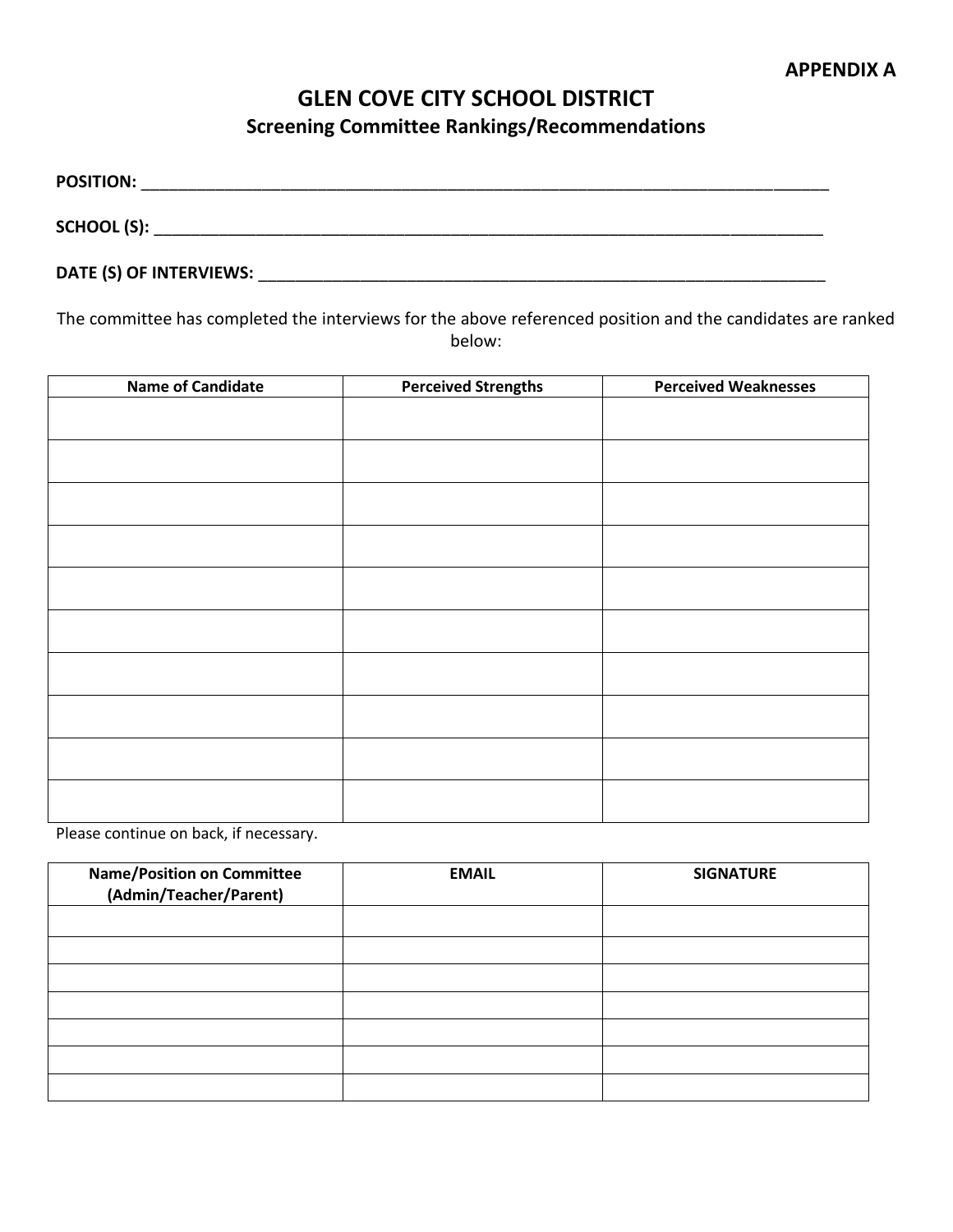## **APPENDIX B**

## **CANDIDATE REVIEW FORM**

| Candidate:                                                                                                      |                                                                     |  |  | Position:                            |  |  |
|-----------------------------------------------------------------------------------------------------------------|---------------------------------------------------------------------|--|--|--------------------------------------|--|--|
|                                                                                                                 |                                                                     |  |  | Date:                                |  |  |
| On each area you are able to judge, rate the candidate using the below scale:                                   |                                                                     |  |  |                                      |  |  |
|                                                                                                                 | 5. Excellent 4. Very Good 3. Good 2. Satisfactory 1. Unsatisfactory |  |  |                                      |  |  |
|                                                                                                                 | <b>Comments</b>                                                     |  |  |                                      |  |  |
|                                                                                                                 |                                                                     |  |  |                                      |  |  |
|                                                                                                                 |                                                                     |  |  |                                      |  |  |
| Knowledge of District <b>Community Community Community</b> Community Community Community Community Community    |                                                                     |  |  |                                      |  |  |
| Professional Commitment 2008 2009 2009 2010 2020 2021 2022 2023 2024 2022 2023 2024 2022 2023 2024 2022 2023 20 |                                                                     |  |  |                                      |  |  |
| <b>Communication Skills</b>                                                                                     |                                                                     |  |  |                                      |  |  |
| Human Relations Skills                                                                                          |                                                                     |  |  |                                      |  |  |
|                                                                                                                 |                                                                     |  |  |                                      |  |  |
|                                                                                                                 |                                                                     |  |  |                                      |  |  |
| Other                                                                                                           |                                                                     |  |  |                                      |  |  |
|                                                                                                                 | <b>Perceived Strengths</b>                                          |  |  | <b>Perceived Weaknesses/Concerns</b> |  |  |
|                                                                                                                 |                                                                     |  |  |                                      |  |  |
|                                                                                                                 |                                                                     |  |  |                                      |  |  |
| Comments:                                                                                                       |                                                                     |  |  |                                      |  |  |
| <b>Overall Evaluation</b>                                                                                       |                                                                     |  |  |                                      |  |  |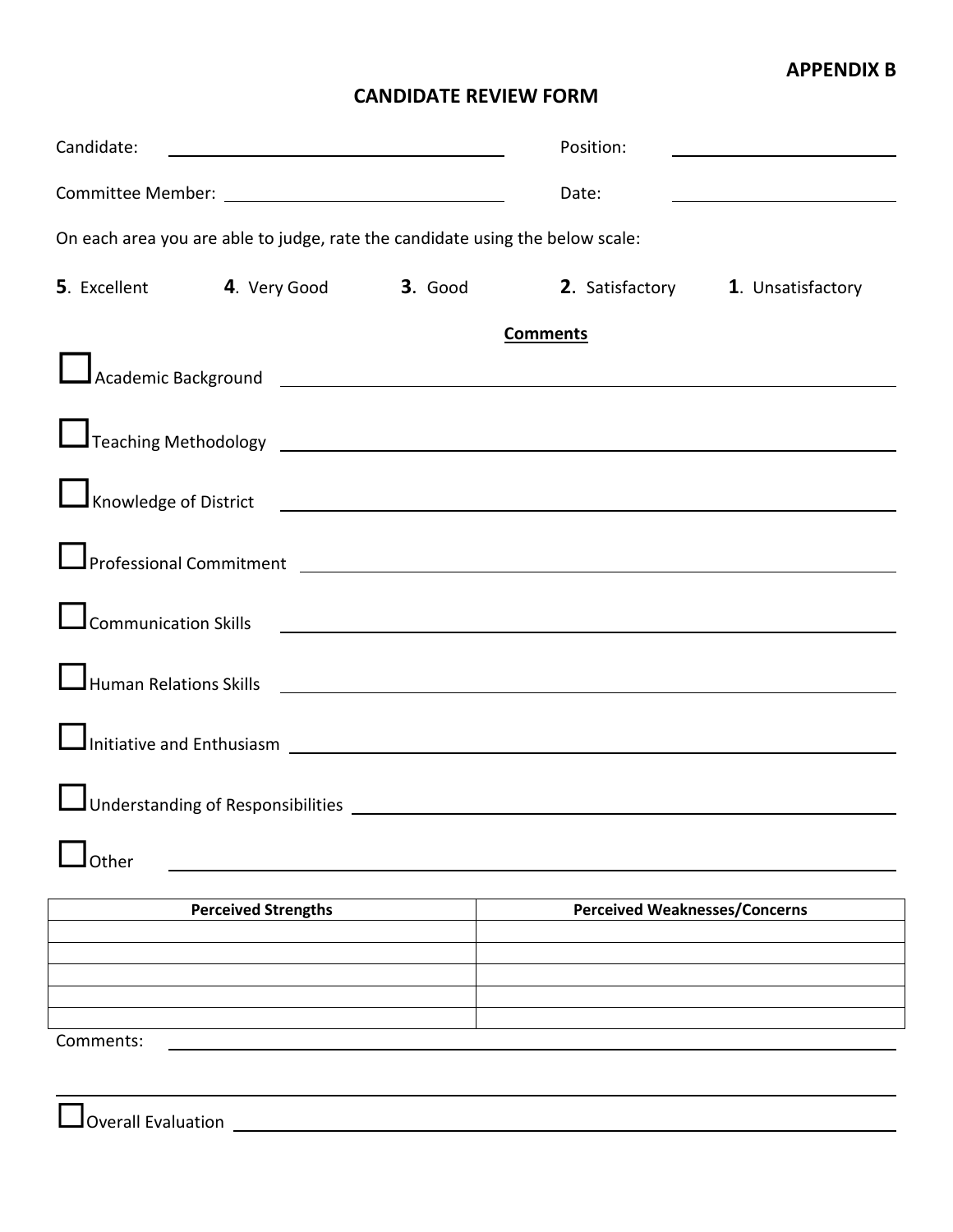# **GLEN COVE CITY SCHOOL DISTRICT FEEDBACK FORM**

**TO:** Interview Committee for **POSITION:**

The following candidates were sent to District Office/Office of the Superintendent with the below results:

| <b>Name of Candidate</b> | <b>Status</b> | <b>Final Status</b> |
|--------------------------|---------------|---------------------|
|                          |               |                     |
|                          |               |                     |
|                          |               |                     |
|                          |               |                     |
|                          |               |                     |
|                          |               |                     |
|                          |               |                     |
|                          |               |                     |
|                          |               |                     |
|                          |               |                     |
|                          |               |                     |
|                          |               |                     |
|                          |               |                     |
|                          |               |                     |
|                          |               |                     |
|                          |               |                     |
|                          |               |                     |
|                          |               |                     |
|                          |               |                     |